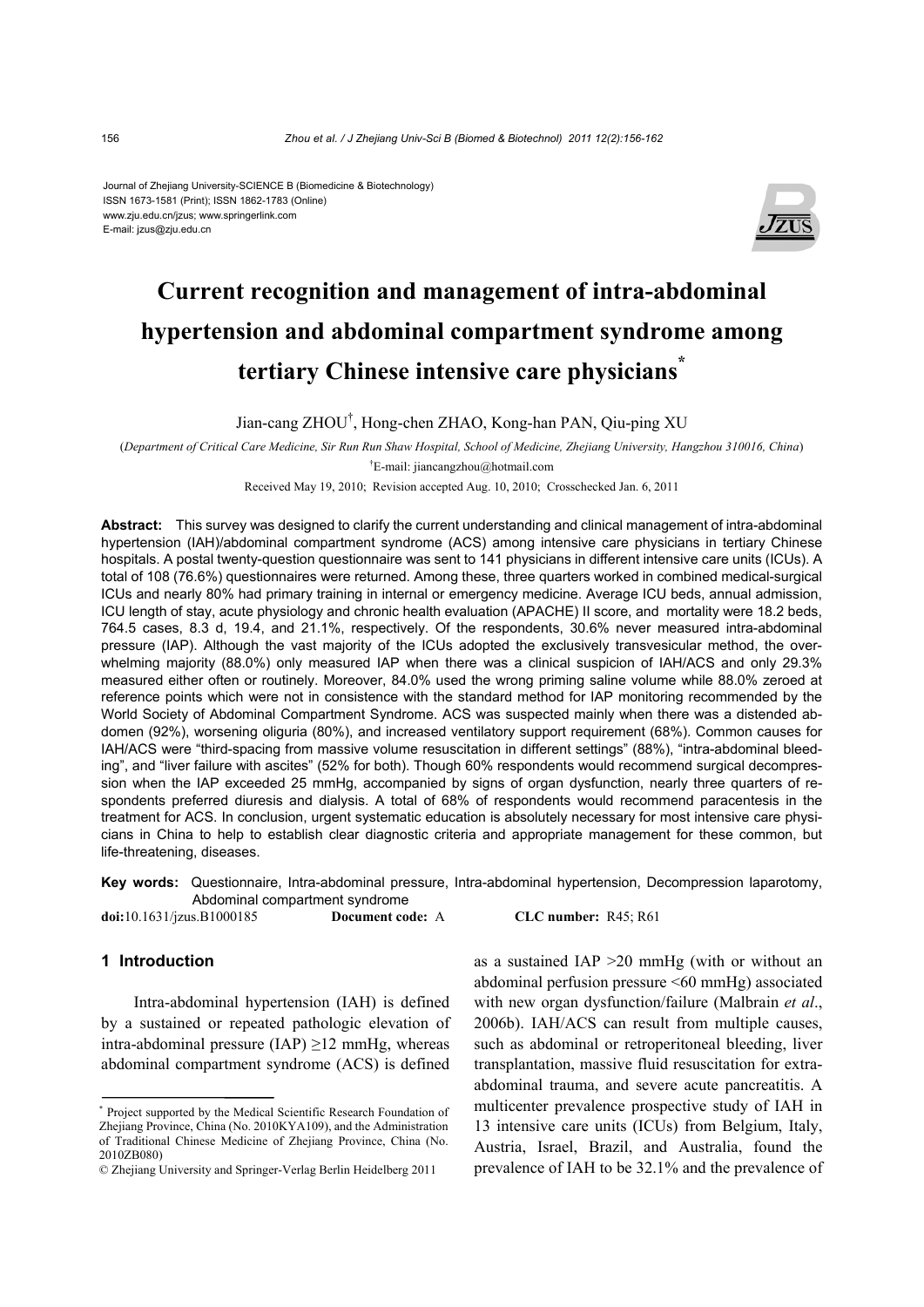ACS to be 4.2% on admission (Malbrain *et al*., 2005). The presence of IAH on admission to ICU has been associated with severe organ dysfunction during the ICU stay, and the development of IAH during an ICU stay is an independent predictor of mortality (Malbrain *et al*., 2005). Due to the possible impairment of every system and the high prevalence and incidence of IAH, some have suggested that IAP be measured in all patients after intensive care admission, with ongoing monitoring for those at high risk (Malbrain, 2004b).

Despite the ever-increasing interest and volume of publications concerning this syndrome, recent surveys have revealed a wide range in the thresholds for definition, functional indications, and management of ACS (Malbrain *et al*., 2006a; Kimball *et al*., 2007). It remains all too frequently underrecognized and underappreciated, and routine IAP monitoring has not been established in all ICUs (Malbrain *et al*., 2009). To our knowledge, few studies of IAH or ACS are being undertaken in China, and only several related articles either in Chinese or English were found on PubMed up to the end of 2009. What is worse, many physicians, including intensivists and surgeons, scarcely know or even completely lack knowledge for management of IAH/ACS, which may delay timely intervention and contribute to excessive patient resuscitation. Therefore, the primary goal of this survey was to provide a representative picture of the current awareness and management of IAH and ACS among intensive care physicians in China, as well as to explore the overall characteristics of ICUs in tertiary hospitals in China.

# **2 Materials and methods**

From the participant list of the 3rd Chinese National Critical Care Conference held in July 2008, Hangzhou, China, 141 physicians from different tertiary hospitals, who would be expected to treat patients susceptible to ACS, were randomly selected. Physicians from pediatric ICUs or traditional Chinese medicine hospitals were excluded. A postal twentyquestion questionnaire (see Appendix) and a prepaid addressed envelope were sent to them with the address on the participant list in early 2010. The survey assessed overall characteristics of ICU, general knowledge, causes, current methods for diagnosis, and its subsequent treatment for ACS. A reminder was sent to non-respondents within a few weeks. The total survey period was from February 2010 to April 2010. Statistical analysis was performed using SPSS Version 11.0 for Windows. Data were tested for normality using the Kolmogorov-Smirnov test and presented as mean±standard deviation (SD).

# **3 Results**

Completed questionnaires were received from 108 of the 141 physicians surveyed (76.6% response rate). To our surprise, nearly one third (30.6%, *n*=33) of ICUs never measured IAP in their intensive care practice. Among which, 36.4% and 27.3% argued "Do not know how to interpret the results obtained" or "Never admit any patients with intra-abdominal hypertension" respectively as their reason not to measure the IAP.

#### **3.1 Respondent demographics**

Of the respondents, 75.0% (*n*=81) worked in combined medical-surgical ICUs, followed by 11.1%  $(n=12)$  in a medical ICU, 8.3%  $(n=9)$  in a surgical ICU,  $2.8\%$  ( $n=3$ ) for neurological ICU, and  $2.8\%$ (*n*=3) for "other". When it came to their primary training,  $19.4\%$  ( $n=21$ ) had primary training in surgery, 36.1% (*n*=39) in medicine, 38.9% (*n*=42) in emergency medicine, and 5.6% (*n*=6) in anesthesia. In terms of length of working as an intensive care physician, respondents had worked in ICUs for a median 8.0 years (range 2–23 years).

#### **3.2 Overall characteristics of responded ICUs**

In terms of departments referring to ICU admission, 61.1% (*n*=66) cited emergency department, followed by the respiratory department at 47.2% (*n*=51). General surgery department took the third position at 38.9% (*n*=42) and ranked fourth was the neurosurgery department, nearly 36.1% (*n*=39). Manpower, acute physiology and chronic health evaluation (APACHE) II scores, ICU length of stay, and mortality rates in the surveyed ICUs are shown in Table 1. Of the deceased patients, 42.2% were discharged for financial reasons and were expected to die within 24 h.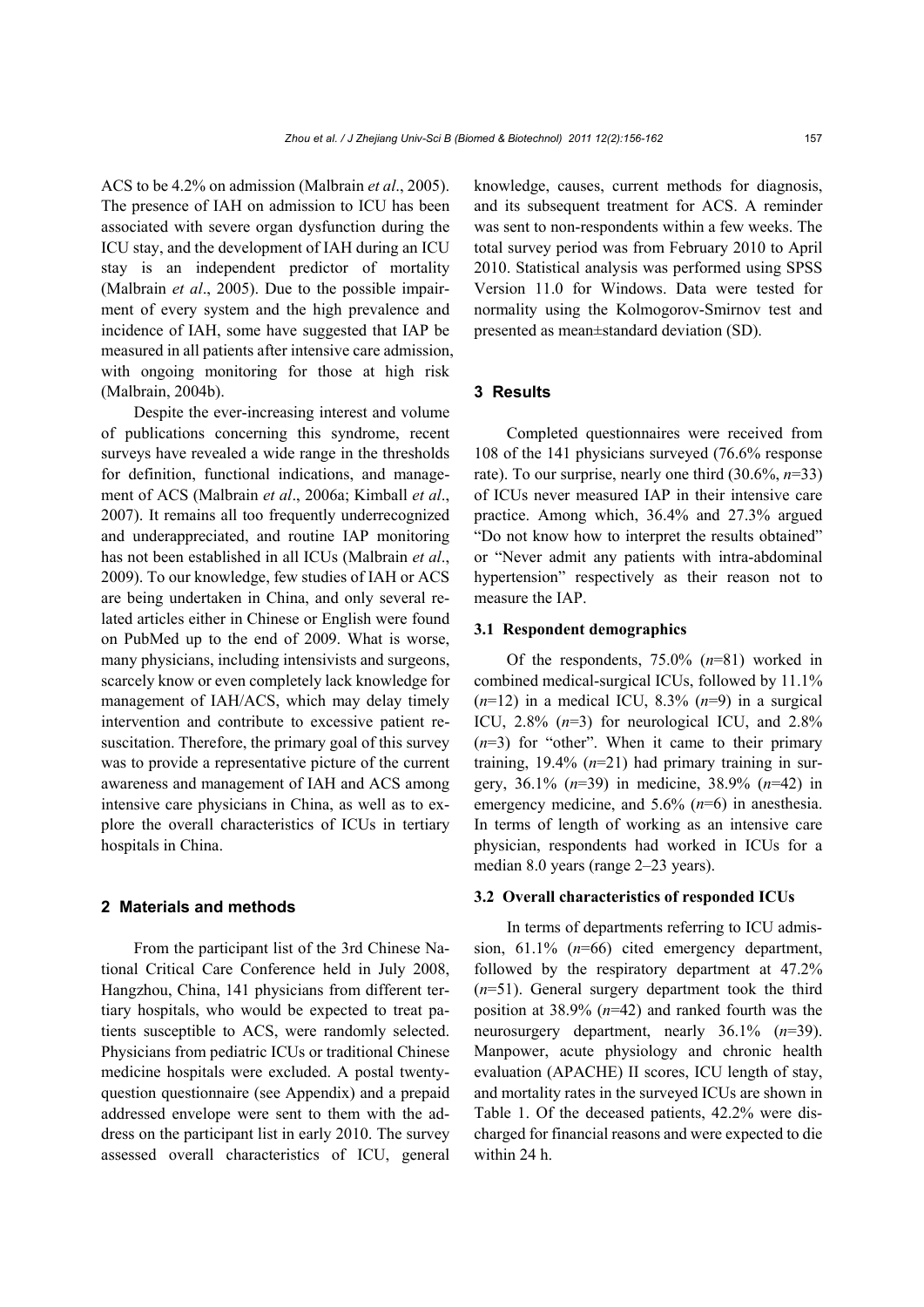| Variable               | Value                      |
|------------------------|----------------------------|
| Hospital beds          | 1432.4±655.6               |
| <b>ICU</b> beds        | $18.2 \pm 8.6$             |
| Number of doctors      | $10.6 \pm 5.3$             |
| Number of nurses       | $36.3 \pm 19.0$            |
| Number of admissions   | 764.5±534.8                |
| APACHE II score        | $19.4 \pm 3.8$             |
| ICU length of stay (d) | $8.3 \pm 4.9$              |
| ICU mortality $(\% )$  | 21.1 (95% CI: 15.6%-26.6%) |

**Table 1 Descriptive characteristics of the surveyed ICUs and hospitals in 2009**

ICU: intensive care unit; APACHE: acute physiology and chronic health evaluation; 95% CI: 95% confidence interval

#### **3.3 Recognition and diagnosis of IAH/ACS**

Of those ICUs that measured IAP, the overwhelming majority (88.0%, *n*=66) only measured IAP when there was a clinical suspicion of IAH and ACS. A small number of ICUs (8.0%, *n*=6) measured IAP on admitted patients after emergency laparotomy, whereas only 4.0% (*n*=3) measured IAP routinely in those who underwent massive fluid resuscitation. For those monitored IAP, the transvesicular route (100%,  $n=75$ ) with supine position (97.3%,  $n=73$ ) was used almost exclusively, while a fractional 6.7% mentioned inferior vena cava route.

However, there was no general consensus on the volume of saline that should be instilled, or regarding the zero reference points for the measurement. Only one sixth  $(16.0\%, n=12)$  instilled <25 ml, nearly half (46.7%, *n*=35) instilled >50 ml, but <100 ml, whilst 21.3%  $(n=16)$  used >25 ml, but  $\leq 50$  ml, and  $16.0\%$  $(n=12)$  for  $\geq 100$  ml. Turning to zero reference points, the story is similar, only 12.0% (*n*=9) zeroed at the midaxillary line at the level of the iliac crest, whereas the vast majority  $(68.0\%, n=51)$  adopted the symphysis pubis and 20.0% (*n*=15) used the phlebostatic axis. Among those who measured IAP, the vast majority (70.7%, *n*=53) measured IAP occasionally, only 29.3% (*n*=22) measured either often or routinely.

When asked to quantify the number of ACS cases during 2009, 44% (*n*=33) found 1–3 cases, 16% (*n*=12) found 4–7 cases, 8% (*n*=6) found 8–10 cases, and 32% (*n*=24) found more than 10 cases. Among those who measured IAP, besides the high agreement (92%) on distended abdomen, ACS was suspected when there was a worsening oliguria (80%), increased ventilatory support requirement (68%), hypotension

(60%), increased inotropic agents (48%), and worsening acidosis (44%).

### **3.4 Clinical causes of IAH/ACS**

As for the reasons given for the occurrence of ACS, "third-spacing from massive volume resuscitation in different settings (post-operation, trauma, systemic inflammatory response syndrome, sepsis, pancreatitis)" was the commonest (88%) reason cited by the surveyed physicians. On the other hand, equally 52% respondents chose "intra-abdominal bleeding" and "liver failure with ascites" as the most common causes for IAH/ACS, whilst only 12% mentioned "burn" as the reason.

#### **3.5 Treatment intervention**

Though 60% (*n*=45) would recommend surgical decompression when the IAP exceeded 25 mmHg, accompanied by signs of organ dysfunction, there was significant variation across the respondents who measured IAP in the treatment of IAH and ACS. Nearly three quarters of respondents preferred diuresis and dialysis (72% for both), followed by paracentesis (68%) and decompression laparotomy (56%). However, 10.7% (*n*=8) stated that surgeons in their hospitals would never decompress patients with ACS. It was interesting that less than one third (28%, 28%, and 12%, respectively) mentioned "pressors/ inotropes", "fluid/ blood products", and "sedation and neuromuscular blockade agents" for the treatment of the syndrome.

#### **4 Discussion**

Owing to the exponentially increased interest and study in IAH and ACS over the past decade, the deleterious effect of IAH and ACS had been disclosed and recognized recently. IAH results in multiorgan dysfunction, including the cardiovascular, respiratory, renal, splanchnic, and central nervous systems, with respiratory and renal dysfunction being among the most prominent effects (Zhou *et al*., 2010). Patients with IAH have a significantly higher ICU-mortality (37.9% vs. 19.1%), 28-d (48.4% vs. 27.8%) and 90-d mortalities (53.7% vs. 35.8%), compared with the patients without the syndrome (Reintam *et al*., 2008). Moreover, hospital mortality was proportional to IAH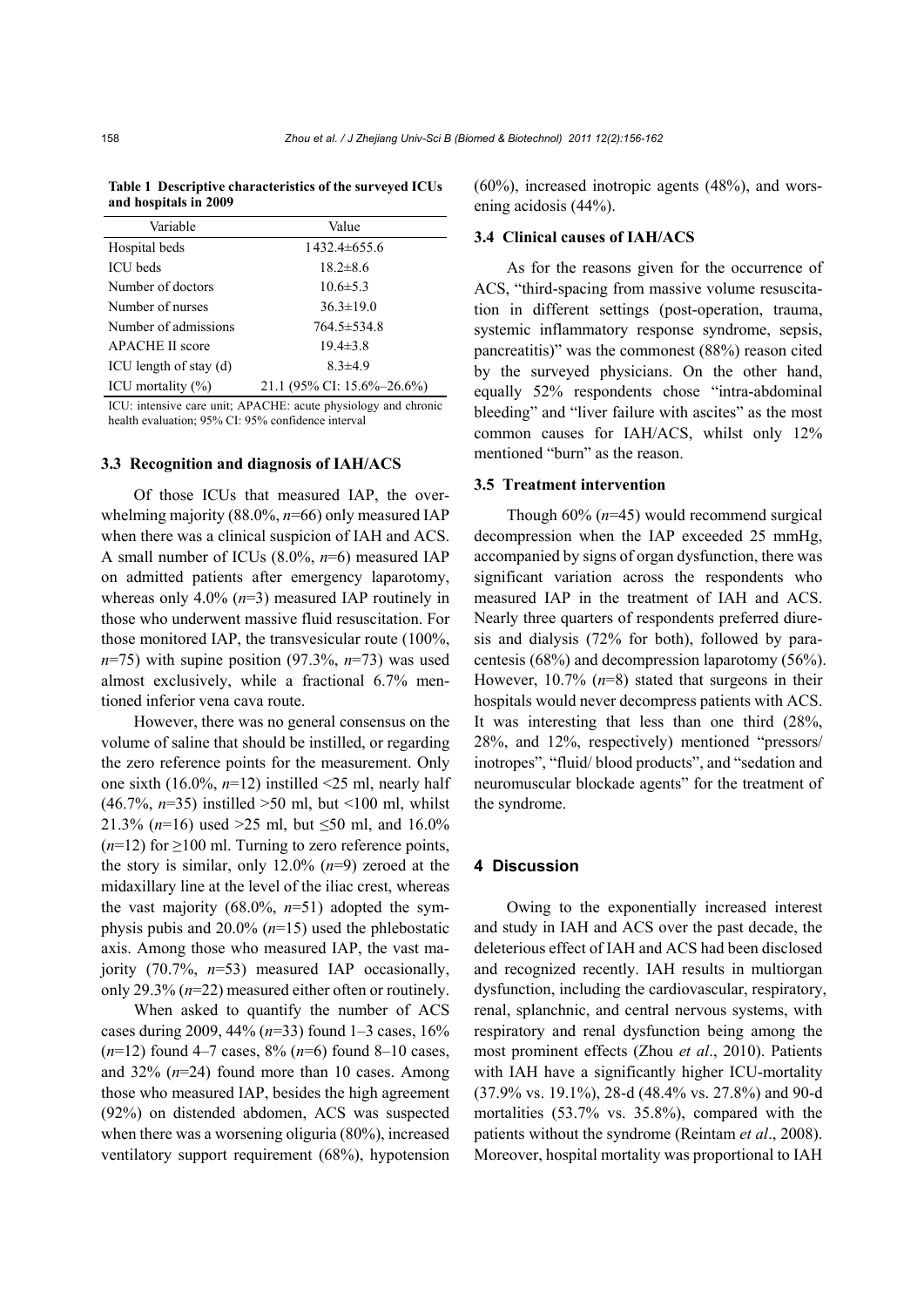level: it was 6.7% when IAP was 12–15 mmHg, 25.5% at 16–20 mmHg, and the mortality rocketed to more than 75.0% if IAP reached higher than 20 mmHg (Parsak *et al*., 2008). Under this circumstance, in 2004, the World Society of Abdominal Compartment Syndrome (WSACS; http://www.wsacs.org) was founded by a group of international physicians and surgeons who recognized the need for a cohesive approach to promoting research, fostering education, early recognition, and improving the survival of patients with IAH and/or ACS (Malbrain *et al*., 2009). The WSACS advocates monitoring IAP in patients with risk factors for IAH/ACS. However, despite the ever-increasing interest and volume of publications concerning IAH/ACS, it remains all too frequently underrecognized and undertreated. Surveys from USA (Kimball *et al*., 2006) and UK (Tiwari *et al*., 2006) very recently demonstrated medical training and physicians' knowledge for IAH/ACS varied enormously, and a significant percentage of intensivists may be unaware of current approaches to management of IAH/ACS. In order to standardize the definition, clinical practice, and future research, WSACS published consensus definitions and management guidelines in 2006 and 2007 (Malbrain *et al*., 2006b; Cheatham *et al*., 2007). Nevertheless, in our 46-bed tertiary ICU, many intensivists remained unaware of the current definition of IAH/ACS, let alone the strategy to treat this syndrome. Therefore, we initiated this survey at the end of 2009. Unfortunately, our worry that this phenomenon is not a single center problem, but a national one in China, is finally confirmed by the present survey. In our survey, 30.6% of the respondents never monitored IAP with the majority unsurprisingly excusing that they "Do not know how to measure IAP" or "Do not know how to interpret the results obtained".

Early identification and appropriate staging of patients at risk are fundamental for the effective management of patients with IAH/ACS. Although direct intraperitoneal pressure measurement is the gold standard for IAP measurement, a variety of intermittent methods have been suggested, among which the transvesicular technique has achieved the most widespread adoption worldwide, due to its simplicity and minimal cost (Malbrain, 2004a). Several key principles had undergone intensive clinical validation, though the technique seems promising.

With respect to the effect of instillation volume on intra-bladder pressure as an estimation of IAP, large volumes of saline, as much as 100 to 250 ml, may lead to the overestimation of IAP (Malbrain and Deeren, 2006; Vallee *et al*., 2010), while a minimal volume as low as 2 to 10 ml is sufficient for the IAP signal transduction (de Waele *et al*., 2006b; de Laet *et al*., 2008b). In terms of zero reference points for IAP measurement, various levels have been suggested such as the symphysis pubis, the phlebostatic axis, and the midaxillary line, each of which may result in different IAP measurements within the same patient. Therefore, WSACS now recommends limiting the amount of priming saline to no more than 25 ml and that the reference should zero at the level of the midaxillary line for the intermittent IAP measurement via the bladder (Malbrain *et al*., 2006b). As shown in this survey, though the vast majority of the ICUs adopted the exclusively transvesicular method to measure IAP, unfortunately, 84% used the wrong volume of priming saline, while 88% zeroed at incorrect reference points, despite the standard IAP monitoring method recommended by the WSACS in 2006.

Not surprisingly, when it comes to the causes for IAH/ACS, our survey showed results similar to those published previously (Malbrain *et al*., 2006b; Tiwari *et al*., 2006), i.e., trauma, pancreatitis with massive fluid resuscitation, and liver cirrhosis with ascites. In massive bleeding, traditional aggressive crystalloid resuscitation is the most common risk factor associated with ACS, with a net positive fluid balance of 5 L over 24 h, resulting in 85% of the patients developing IAH in a recent study (Daugherty *et al*., 2007). Shock plus massive crystalloid infusion is associated with systemic capillary leak and edema, resulting in decreased abdominal wall compliance and increased intra-abdominal and intra-luminal fluid contents, and even a vicious self-propagating cycle (Rizoli *et al*., 2010). The diagnosis of ACS needs a high index of suspicion. Fortunately, for most respondents in our survey, early signs of organ dysfunction, like worsening oliguria, increased ventilatory support requirement, distended abdomen, hypotension, and worsening acidosis, alerted physicians to measure IAP immediately and subsequently, which was prompted for the timely recognition and diagnosis of ACS.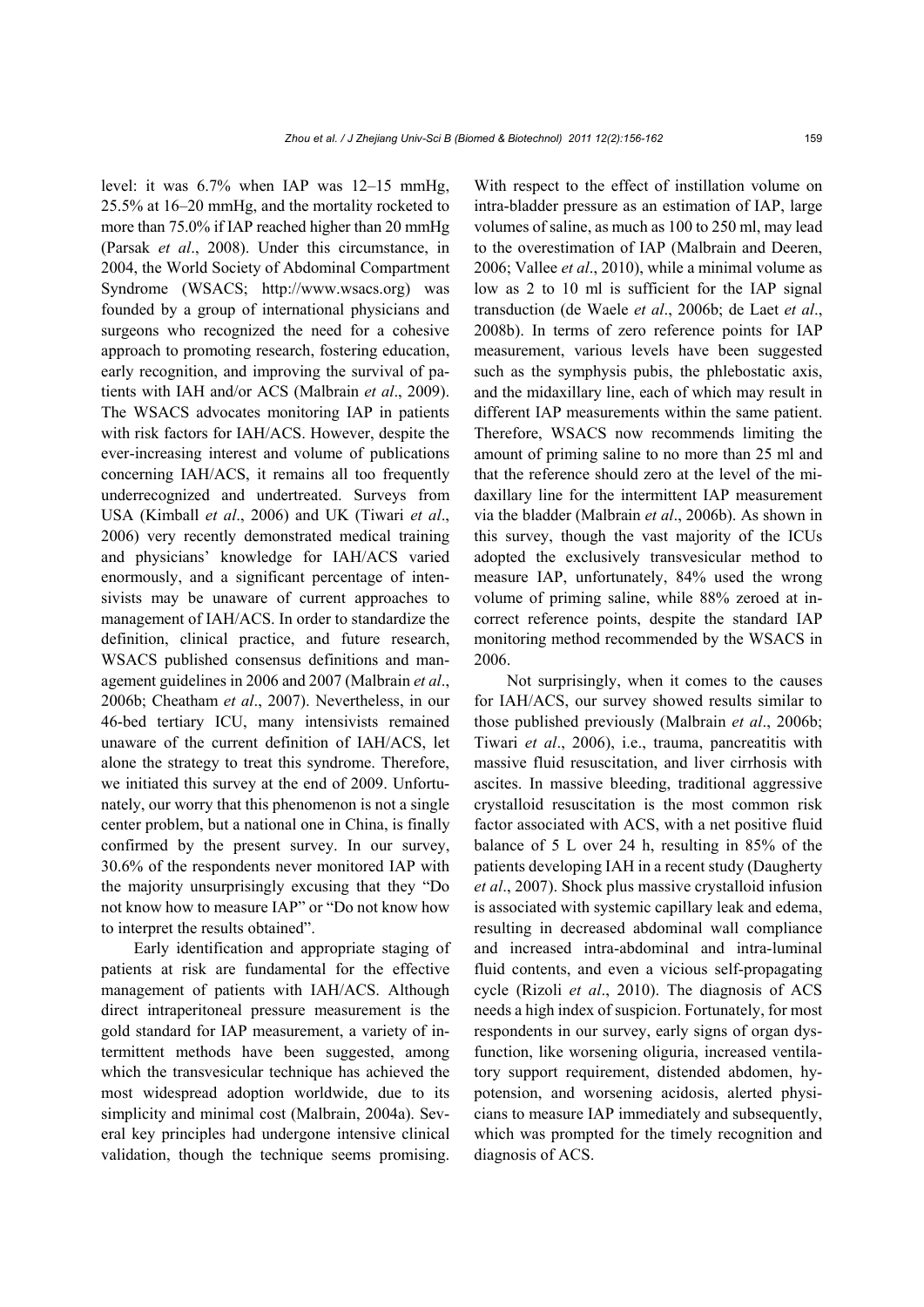Although WSACS has described a graded approach to the management of IAH/ACS, which can be used to avoid the need for surgical decompression in many patients, surgical abdominal decompression has long been the standard treatment for the patient who develops ACS (de Waele *et al*., 2006a; Cheatham *et al*., 2007; de Laet *et al*., 2008a). However, many things should also be taken into consideration with decompressive laparotomy, because the decompression could bring about massive intra-abdominal bleeding, persisting open abdomen, and subsequent extensive abdominal wall reconstruction. In our survey, similar to others (Ravishankar and Hunter, 2005; Tiwari *et al*., 2006), many respondents emphasized that they had very low surgical decompression rates even after the established diagnosis of ACS, because surgeons were reluctant to operate on those already very ill patients. The management of "open abdomen" and other complications including sepsis was challenging, because of a lack of awareness of the evolving management on the ACS for surgeons.

Given the fact that hospitals we recruited for the survey are teaching and tertiary centers, doctors were generally expected to have a better education background and better access to advanced medical information. This would likely result in an overrepresentation of physicians' experience of IAH/ACS management. Therefore, the actual situation in China would be even worse than that shown in our survey. Urgent systematic education is necessary for most intensive care physicians in China in order to help establish clear diagnostic criteria and appropriate management for these common, but life-threatening, diseases.

## **Acknowledgements**

The authors would like to thank the physicians who sent back their replies. The authors are also indebted to Dr. John REEVES, Director of ICU, Cabrini Hospital, Melbourne, Australia, and Dr. Wei-hang HU, intensive care physician in Hangzhou First Municipal Hospital, Hangzhou, China, for their valuable advice in the design of the survey.

#### **References**

Cheatham, M.L., Malbrain, M.L., Kirkpatrick, A., Sugrue, M., Parr, M., de Waele, J., Balogh, Z., Leppäniemi, A., Olvera, C., Ivatury, R., *et al*., 2007. Results from the international conference of experts on intra-abdominal hypertension and abdominal compartment syndrome. II. Recommendations. *Intensive Care Med.*, **33**(6):951-962. [doi:10.1007/s00134-007-0592-4]

- Daugherty, E.L., Liang, H., Taichman, D., Hansen-Flaschen, J., Fuchs, B.D., 2007. Abdominal compartment syndrome is common in medical intensive care unit patients receiving large-volume resuscitation. *J. Intensive Care Med.*, **22**(5): 294-299. [doi:10.1177/0885066607305247]
- de Laet, I., Ravyts, M., Vidts, W., Valk, J., de Waele, J.J., Malbrain, M.L., 2008a. Current insights in intraabdominal hypertension and abdominal compartment syndrome: open the abdomen and keep it open! *Langenbecks Arch. Surg.*, **393**(6):833-847. [doi:10.1007/s00423- 008-0347-x]
- de Laet, I., Hoste, E., de Waele, J.J., 2008b. Transvesical intraabdominal pressure measurement using minimal instillation volumes: how low can we go? *Intensive Care Med.*, **34**(4):746-750. [doi:10.1007/s00134-007-0985-4]
- de Waele, J.J., Hoste, E.A., Malbrain, M.L., 2006a. Decompressive laparotomy for abdominal compartment syndrome—a critical analysis. *Crit. Care*, **10**(2):R51. [doi:10.1186/cc4870]
- de Waele, J.J., Pletinckxp, P., Blot, S., Hoste, E., 2006b. Saline volume in transvesical intra-abdominal pressure measurement: enough is enough. *Intensive Care Med.*, **32**(3): 455-459. [doi:10.1007/s00134-005-0062-9]
- Kimball, E.J., Rollins, M.D., Mone, M.C., Hansen, H.J., Baraghoshi, G.K., Johnston, C., Day, E.S., Jackson, P.R., Payne, M., Barton, R.G., 2006. Survey of intensive care physicians on the recognition and management of intra-abdominal hypertension and abdominal compartment syndrome. *Crit. Care Med.*, **34**(9):2340-2348. [doi:10. 1097/01.CCM.0000233874.88032.1C]
- Kimball, E.J., Kim, W., Cheatham, M.L., Malbrain, M.L., 2007. Clinical awareness of intra-abdominal hypertension and abdominal compartment syndrome in 2007. *Acta Clin. Belg.*, (Suppl. 1):66-73.
- Malbrain, M.L., 2004a. Different techniques to measure intraabdominal pressure (IAP): time for a critical re-appraisal. *Intensive Care Med.*, **30**(3):357-371. [doi:10.1007/s00 134-003-2107-2]
- Malbrain, M.L., 2004b. Is it wise not to think about intraabdominal hypertension in the ICU? *Curr. Opin. Crit. Care*, **10**(2):132-145. [doi:10.1097/00075198-2004040 00-00010]
- Malbrain, M.L., Deeren, D.H., 2006. Effect of bladder volume on measured intravesical pressure: a prospective cohort study. *Crit. Care*, **10**(4):R98. [doi:10.1186/cc4962]
- Malbrain, M.L., Chiumello, D., Pelosi, P., Bihari, D., Innes, R., Ranieri, V.M., Del Turco, M., Wilmer, A., Brienza, N., Malcangi, V., *et al*., 2005. Incidence and prognosis of intraabdominal hypertension in a mixed population of critically ill patients: a multiple-center epidemiological study. *Crit. Care Med.*, **33**(2):315-322. [doi:10.1097/ 01.CCM.0000153408.09806.1B]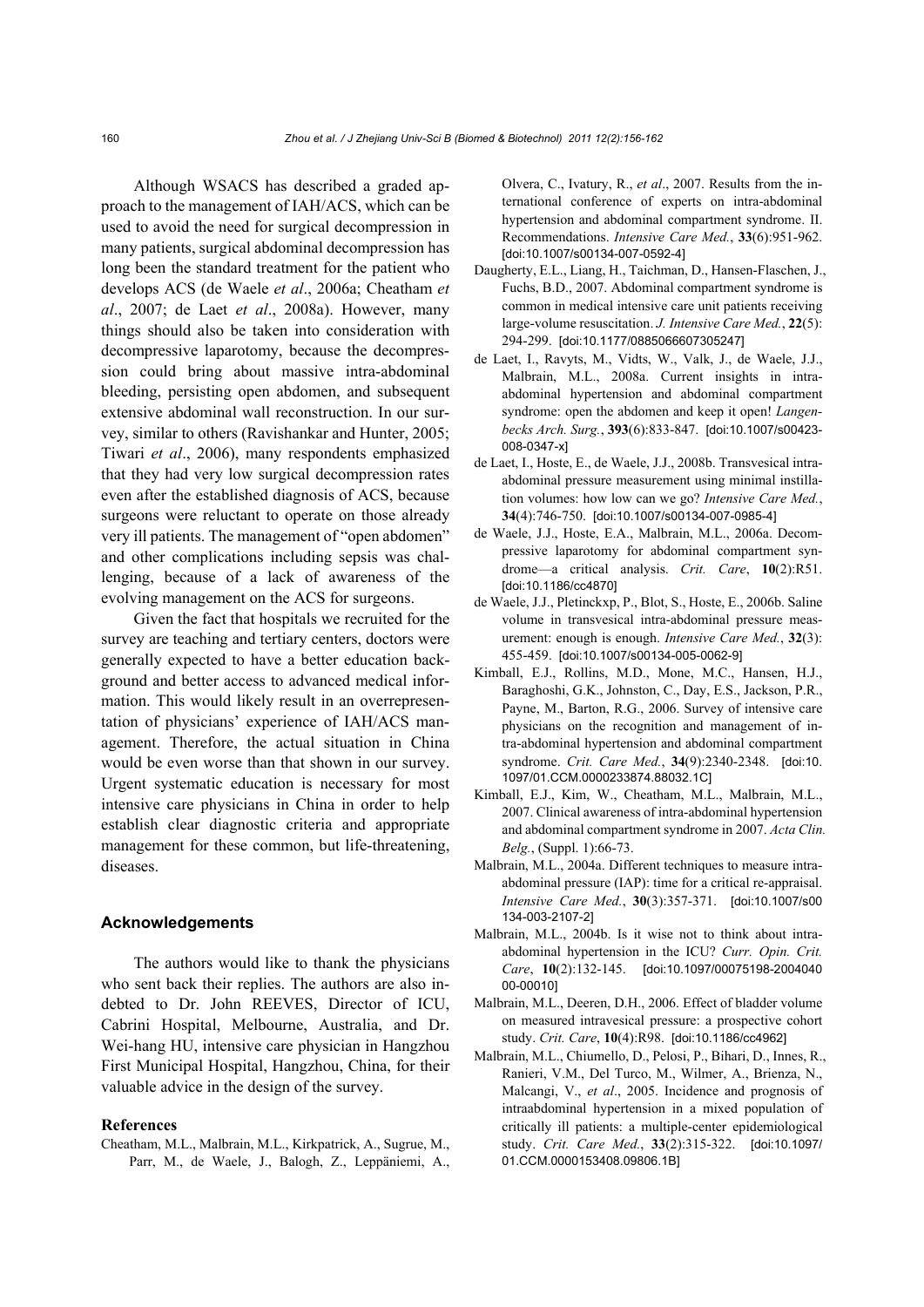- Malbrain, M.L., Cheatham, M.L., Kirkpatrick, A., Sugrue, M., de Waele, J., Olvera, C., Ivatury, R., 2006a. Abdominal compartment syndrome: it's time to pay attention! *Intensive Care Med.*, **32**(11):1912-1914. [doi:10.1007/s00134- 006-0303-6]
- Malbrain, M.L., Cheatham, M.L., Kirkpatrick, A., Sugrue, M., Parr, M., de Waele, J., Balogh, Z., Leppäniemi, A., Olvera, C., Ivatury, R., *et al*., 2006b. Results from the international conference of experts on intra-abdominal hypertension and abdominal compartment syndrome. I. Definitions. *Intensive Care Med.*, **32**(11):1722-1732. [doi:10.1007/s00134-006-0349-5]
- Malbrain, M.L., de Laet, I.E., de Waele, J.J., 2009. IAH/ACS: the rationale for surveillance. *World J. Surg.*, **33**(6): 1110-1115. [doi:10.1007/s00268-009-0039-x]
- Parsak, C.K., Seydaoglu, G., Sakman, G., Acarturk, T.O., Karakoc, E., Hanta, I., Alparslan, A.H., Satar, S., 2008. Abdominal compartment syndrome: current problems and new strategies. *World J. Surg.*, **32**(1):13-19. [doi: 10.1007/s00268-007-9286-x]
- Ravishankar, N., Hunter, J., 2005. Measurement of intraabdominal pressure in intensive care units in the United Kingdom: a national postal questionnaire study. *Br. J. Anaesth.*, **94**(6):763-766. [doi:10.1093/bja/aei117]
- Reintam, A., Parm, P., Kitus, R., Kern, H., Starkopf, J., 2008. Primary and secondary intra-abdominal hypertension different impact on ICU outcome. *Intensive Care Med.*, **34**(9):1624-1631. [doi:10.1007/s00134-008-1134-4]
- Rizoli, S., Mamtani, A., Scarpelini, S., Kirkpatrick, A.W., 2010. Abdominal compartment syndrome in trauma resuscitation. *Curr. Opin. Anaesthesiol.*, **23**(2):251-257. [doi:10.1097/ACO.0b013e3283358a0f]
- Tiwari, A., Myint, F., Hamilton, G., 2006. Recognition and management of abdominal compartment syndrome in the United Kingdom. *Intensive Care Med.*, **32**(6):906-909. [doi:10.1007/s00134-006-0106-9]
- Vallee, F., Dupas, C., Feuvrier, V., Mebazaa, A., Ferre, F., Mari, A., Genestal, M., Fourcade, O., 2010. Intraabdominal pressure measurement method via the urinarytube: bedside validation of a biomechanical model integrating urine column height and bladder urinary volume. *Ann. Surg.*, **251**(1):127-132. [doi:10.1097/SLA.0b013e 3181b5919b]
- Zhou, J.C., Xu, Q.P., Pan, K.H., Mao, C., Jin, C.W., 2010. Effect of increased intra-abdominal pressure and decompressive laparotomy on aerated lung volume distribution. *J. Zhejiang Univ.-Sci. B*, **11**(5):378-385. [doi:10. 1631/jzus.B0900270]

# **Appendix**

Survey of current recognition and management of intra-abdominal hypertension (IAH) and abdominal compartment syndrome (ACS) among tertiary Chinese intensive care physicians is shown as follows:

- 1. As an intensivist, what type of intensive care unit do you work in?
	- □ Medical
	- □ Surgical
	- □ Combination medical/surgical
	- □ Neurologic
	- □ Other
- 2. What is your primary training in?
	- □ Surgery
	- □ Medicine
	- □ Emergency medicine
	- □ Anesthesia
	- □ Other
- 3. How many years you have worked for intensive care? years.
- 4. How many beds in your ICU and your hospital in 2009? and
- 5. How many doctors and nurses in your ICU in 2009? and
- 6. What is your total ICU admission and average APACHE II score in 2009? \_\_\_\_\_\_\_ and
- 7. What are your top 5 departments your ICU admissions came from in 2009?
- $(1)$ ,  $(2)$ ,  $(3)$ ,  $(4)$ ,  $(5)$
- 8. What is your mortality in 2009?
- 9. What is the percentage of patients discharged for financial reasons but expected died within 24 hours in 2009? .
- 10. Do you ever measure IAP on your ICU patients? □ Yes
	- □ No

#### **(If yes, please go to question 12)**

- 11. You do not measure IAP because:
	- $\Box$  Do not know how to
	- $\Box$  Feel that it is a waste of time
	- □ Do not know how to interpret the results obtained?
	- $\square$  Never admit any patients with intra-abdominal hypertension ...**Thank you**...
- 12. Approximately how many cases of abdominal compartment syndrome have you seen in the last year?
	- □ None
	- $\Box$  1–3
	- $\Box$  4–7
	- $= 8 10$
	- $\Box > 10$
- 13. In which patients do you measure IAP?

 $\Box$  All post-operative ICU patients following emergency laparotomy